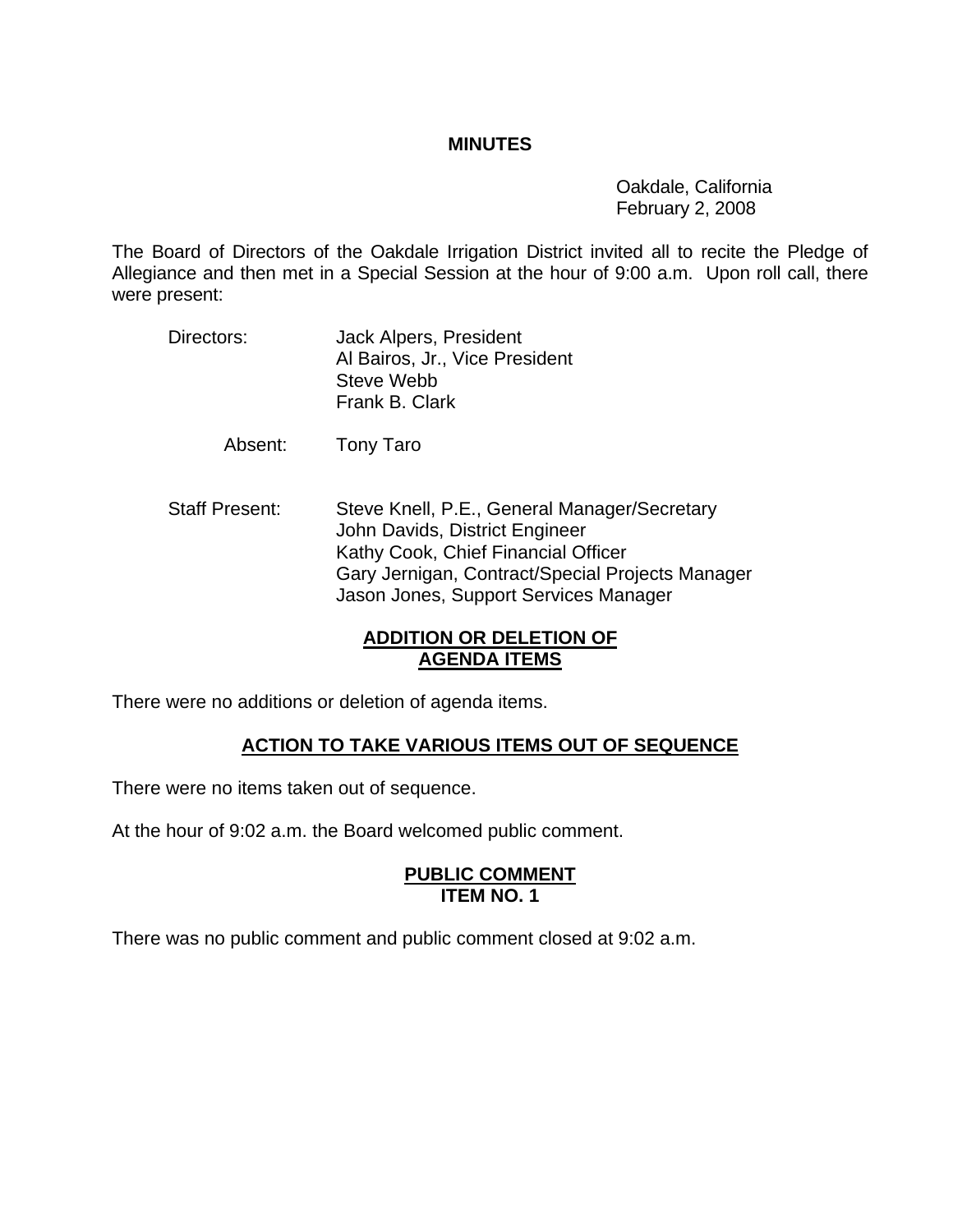### **CONSENT ITEMS ITEM NOS. 2, 3, 4, 5, 6, 7, 8, 9, 10, 11, 12**

#### **ITEM NO. 2 APPROVE THE BOARD OF DIRECTORS' MINUTES OF THE REGULAR MEETING OF JANUARY 20, 2009 AND RESOLUTIONS NOS. 2009-03, 2009-04, AND 2009-05**

A motion was made by Director Clark, seconded by Director Bairos, and unanimously supported to approve the Board of Directors' Minutes of the Regular Meeting of January 20, 2009 and Resolution Nos. 2009-03, 2009-04, and 2009-05.

#### **ITEM NO. 3 APPROVE OAKDALE IRRIGATION DISTRICT STATEMENT OF OBLIGATIONS**

A motion was made by Director Clark, seconded by Director Bairos, and unanimously supported to approve the Oakdale Irrigation District's Statement of Obligations.

#### **ITEM NO. 4 APPROVE CAPITAL ASSIGNMENT OF WORK ORDER NUMBERS**

A motion was made by Director Clark, and seconded by Director Bairos, and unanimously supported to approve the assignment Capital Work Order Numbers as set forth below:

| <b>Facility</b><br><u>No.</u> | <b>Project Description</b>                                                                      | <b>Estimated Cost</b> | Work Order |
|-------------------------------|-------------------------------------------------------------------------------------------------|-----------------------|------------|
| Lesnini Lateral               | Install a new 12" tick concrete face and<br>Replace gate, actuator and trash rack               | \$55,100              | 0908       |
| Hunter Ranch                  | Install new air charger on the water storage<br>tank.                                           | \$3.500               | 0909       |
| Stowell Lateral               | Construct outlet structure cast-in-place around the<br>existing pipe outlet with a 5' wide weir | \$42,500              | 0910       |

### **ITEM NO. 5 APPROVE THE MONTHLY TREASURER AND CHIEF FINANCIAL OFFICER'S REPORT FOR THE MONTH ENDING DECEMBER 31, 2008**

A motion was made by Director Clark, seconded by Director Bairos, and unanimously supported to approve the monthly Treasurer and Chief Financial Officer's Report for the month ending December 31, 2008.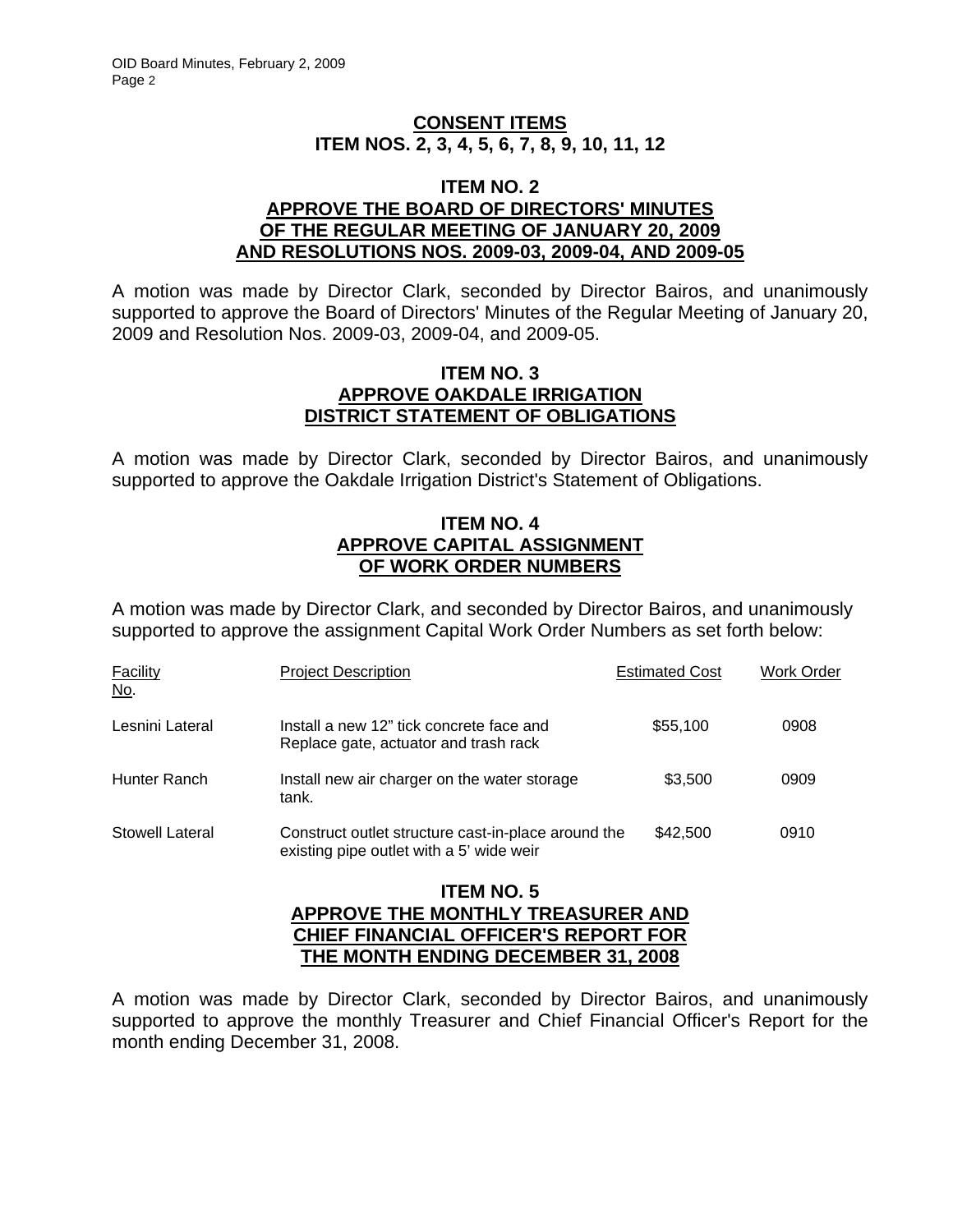#### **ITEM NO. 6 APPROVE AMENDMENT TO 2009 BUDGET FOR PURCHASE OF ERGONOMIC WORK LIFTING AND POSITIONING TABLES FOR WELDING AND AUTOMOTIVE SHOPS**

A motion was made Director Clark, seconded by Director Bairos, and unanimously supported to approve the Amendment to the 2009 Budget for the purchase of ergonomic work lifting and positioning tables for the welding and automotive shops.

### **ITEM NO. 7 APPROVE REDUCTION TO INVOICE FOR ALBERS I AND II FLOODING INCIDENT ON NOVEMBER 4, 2008 (APN: 014-009-010 – JERRY BRAY)**

A motion was made by Director Clark, seconded by Director Bairos, and unanimously supported to approve the reduction to invoice for Albers I and II flooding incident on November 4, 2008 (APN: 014-009-010 – Jerry Bray) to the sum of \$334.78.

## **ITEM NO. 8 APPROVE GENERAL SERVICE AGREEMENTS FOR VARIOUS VENDORS AND/OR CONTRACTORS**

A motion was made by Director Clark, seconded by Director Bairos, and unanimously supported to approve the General Service Agreement for various vendors and or contractors (Donlee Pump Company, Tri-West Tractors, Inc., Allied Concrete Pumping, Inc., Conco West, Inc., Mozingo Construction, Inc., W. C. Maloney, Inc., Wingfoot Commercial Tire Systems, Inc., LLC, Grover Landscape Services, Inc. (Trees), Lucas Business Systems, C & C Portable Toilets, Inc., Tony's Plumbing Services, Inc., and Accelerated Concrete Cutting).

### **ITEM NO. 9 APPROVE PROFESSIONAL SERVICE AGREEMENTS FOR VARIOUS VENDORS AND/OR CONTRACTORS (COGDILL AND GIOMI AND HOLDREGE AND KULL)**

A motion was made by Director Clark, seconded by Director Bairos, and unanimously supported to approve the Professional Service Agreements for various vendors and/or contractors Cogdill and Giomi and Holdrege and Kull).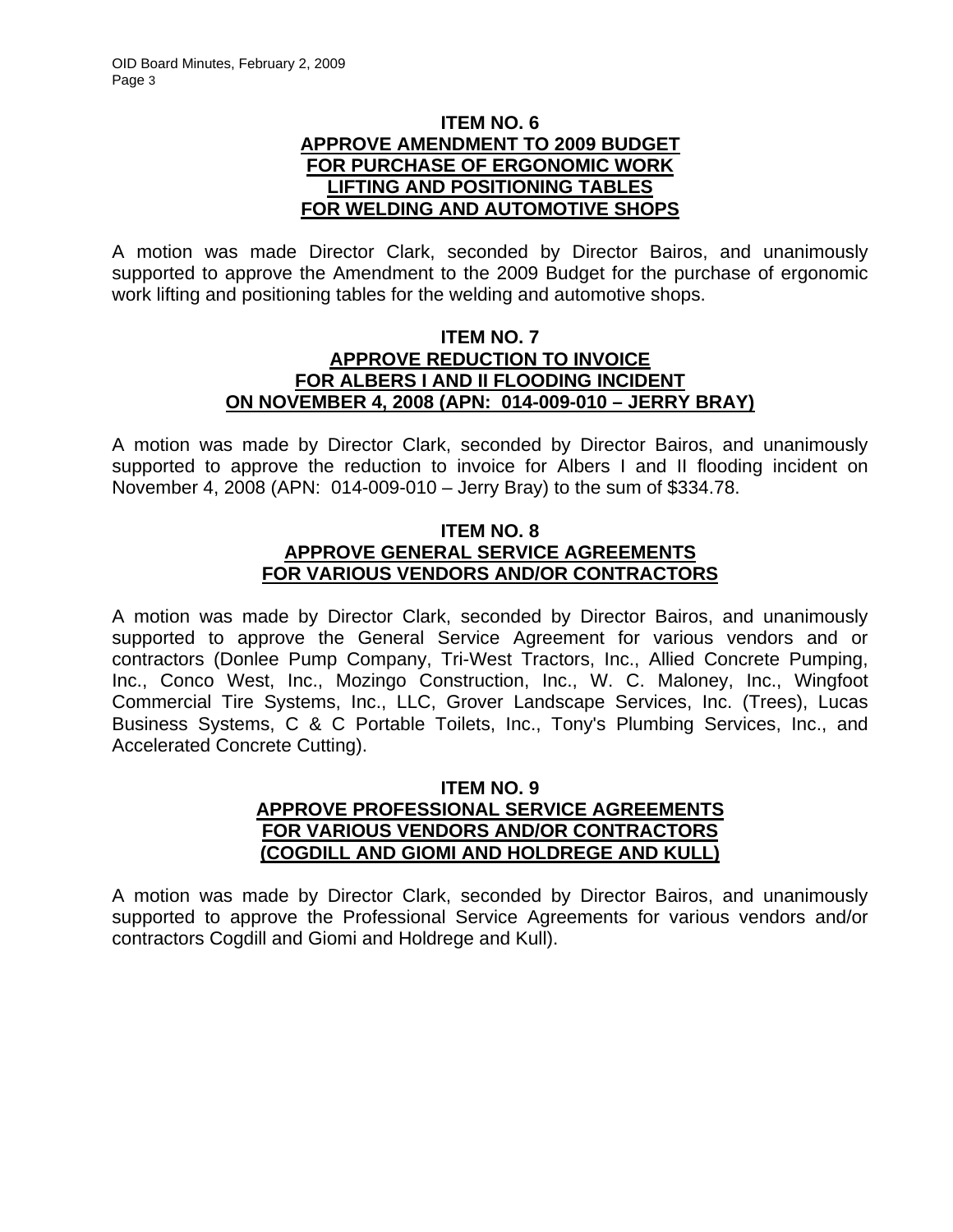### **ITEM NO. 10 APPROVE CHANGE ORDER NO. 2 TO 2008-CA-012 TO AL WAGGONER CONSTRUCTION FOR IMPROVEMENT DISTRICT NO. 52 WATER DISTRIBUTION SYSTEM REPLACEMENT PROJECT**

A motion was made by Director Clark, seconded by Director Bairos, and unanimously supported to approve Change Order No. 2 to 2008-CA-012 to Al Waggoner Construction for Improvement District No. 52 Water Distribution System Replacement Project.

## **ITEM NO. 11 APPROVE NOTICE OF COMPLETION FOR THE IMPROVEMENT DISTRICT NO. 52 WATER DISTRIBUTION SYSTEM REPLACEMENT PROJECT (2008-CA-012)**

A motion was made by Director Clark, seconded by Director Bairos, and unanimously supported to approve the Notice of Completion for the Improvement District No. 52 Water Distribution System Replacement Project (2008-CA-012).

## **ITEM NO. 12 APPROVE ENCROACHMENT AGREEMENT ON THE LANGWORTH PIPELINE (APN: 062-007-023 – VIEIRA)**

A motion was made by Director Clark, seconded by Director Bairos, and unanimously supported to approve the Encroachment Agreement on the Langworth Pipeline (APN: 062- 007-023 – Vieira).

## **ACTION ITEMS ITEM NOS. 13, 14, 15, 16, 17**

### **ITEM NO. 13 REVIEW AND TAKE POSSIBLE ACTION TO PROCEED WITH TAX EXEMPT BONDING ON FOUR (4) INFRASTRUCTURE PROJECTS**

At the January 20, 2009 Board meeting the Finance Committee was instructed to meet with Staff, Sutter Securities, and Wells Fargo Institutional Securities to prepare a list of capital projects for potential financing of approximately \$25 million and bring back a bonding recommendation to the Board.

The Finance Committee met on January 23<sup>rd</sup> and reviewed the alternatives available under a lesser funding approach. The Committee evaluated the options presented, they were shown the economic risks to rate payers under a zero water transfer scenario and were satisfied that little risk exists to moving forward under the following proposal;

 $\triangleright$  Seek \$23.204 million in tax exempt municipal bonds to complete four (4) CIP projects over the next 3 years. Those projects are attached to this agenda item.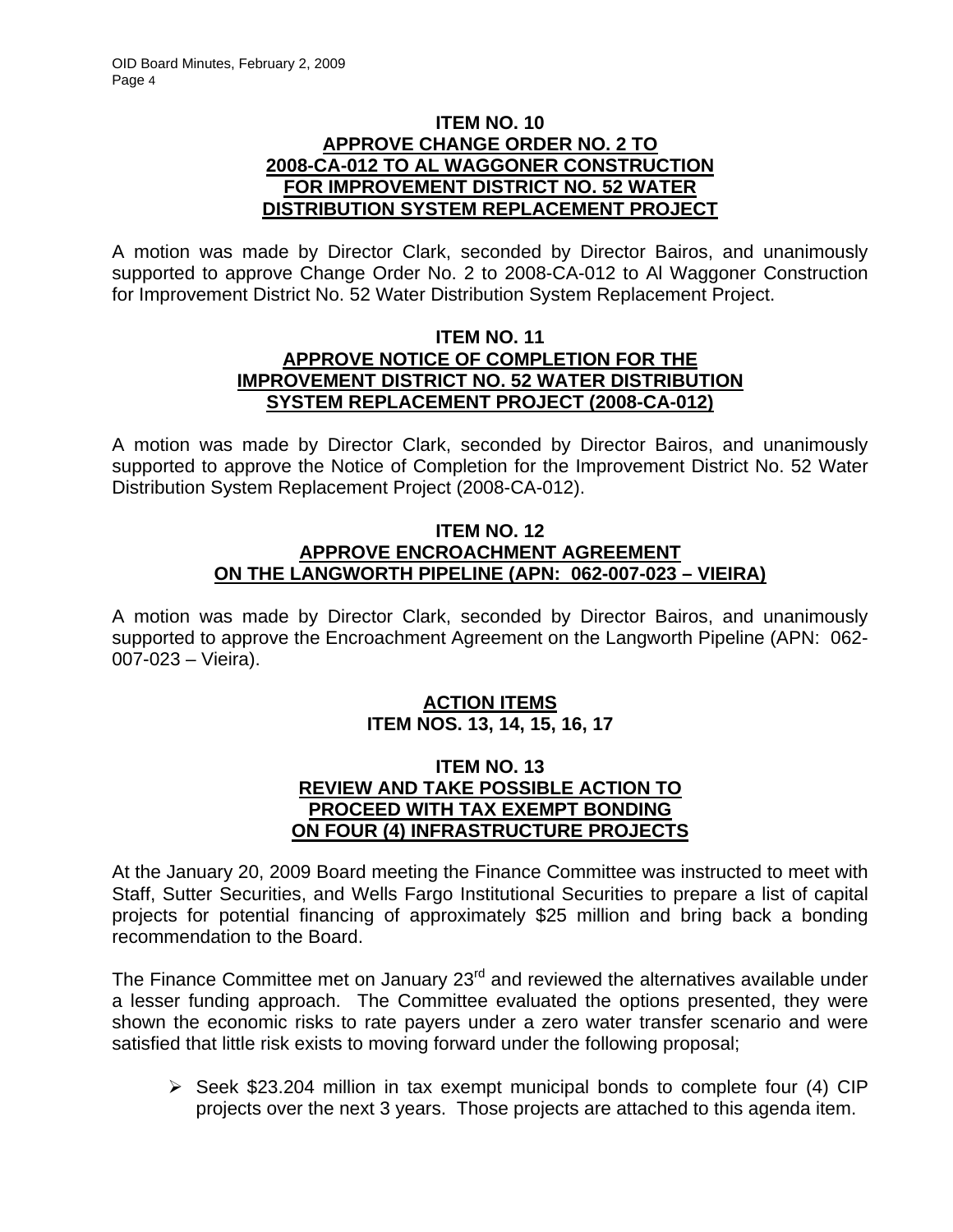- ¾ Seek \$5.996 million in addition to the \$23.204 in reimbursement monies for CIP projects completed in 2008/09
- $\triangleright$  Combined issuance likely in the \$30 million range inclusive of issuance fees
- $\triangleright$  Set up a designated reserve account for the construction of a new 2-Mile Bar Tunnel in 2012. Reimbursement monies from the bonds to be placed in this reserve account.
- $\triangleright$  As the General Fund account grows, continue to fund the 2-Mile Bar Tunnel Reserve Account.
- $\ge$  In 2012 look to self-fund the 2-Mile Bar Tunnel with the monies that have accumulated in both the General Fund and the Reserve Account.

As part of this agenda item:

- $\triangleright$  Steve Knell discussed the need to finance and went through the proposed Capital Projects for financing.
- ¾ Michael Engelbracht with Wells Fargo was present and gave a presentation on the Proposed Financing based on the four (4) scenarios evaluated with emphasis on the one (1) scenario recommended by the Finance Committee.
- ¾ Jeff Stava with Nossaman LLP (Bond Counsel) and Frank Soriano with Sutter Securities (Financial Advisor) were also present. Jeff Stava discussed the proposed bonding documents.

A motion was made by Director Clark and seconded by Director Bairos to proceed with tax exempt bonding in the amount of not to exceed \$33.5 million and the true interest cost (TIC) not to exceed 5.70% for capital projects, and to reimburse the District pursuant to Resolution No. 2008-45 and establish a Main Canal and Tunnel Hazard Stabilization Reserve Account with those funds, and by roll call was voted as follows:

| Director Taro:          | Absent |
|-------------------------|--------|
| Director Bairos:        | Yes    |
| <b>Director Alpers:</b> | Yes    |
| <b>Director Clark</b>   | Yes    |
| Director Webb:          | Nο     |

### **ITEM NO. 14**

## **REVIEW AND TAKE POSSIBLE ACTION TO APPROVE A RESOLUTION OF THE OAKDALE IRRIGATION DISTRICT APPROVING AN INSTALLMENT PURCHASE CONTRACT, A TRUST AGREEMENT, A CERTIFICATE PURCHASE AGREEMENT, A CONTINUING DISCLOSURE AGREEMENT AND AN OFFICIAL STATEMENT; MAKING CERTAIN DETERMINATIONS RELATING THERETO; AND AUTHORIZING CERTAIN OTHER ACTIONS IN CONNECTION THEREWITH**

The District's bond counsel, Jeff Stave with Nossaman LLP rendered their legal opinion and provided the necessary documents regarding the financing of certain capital projects.

A motion was made by Director Bairos, seconded by Director Alpers, and unanimously supported to approve the Resolution of the Oakdale Irrigation District Approving an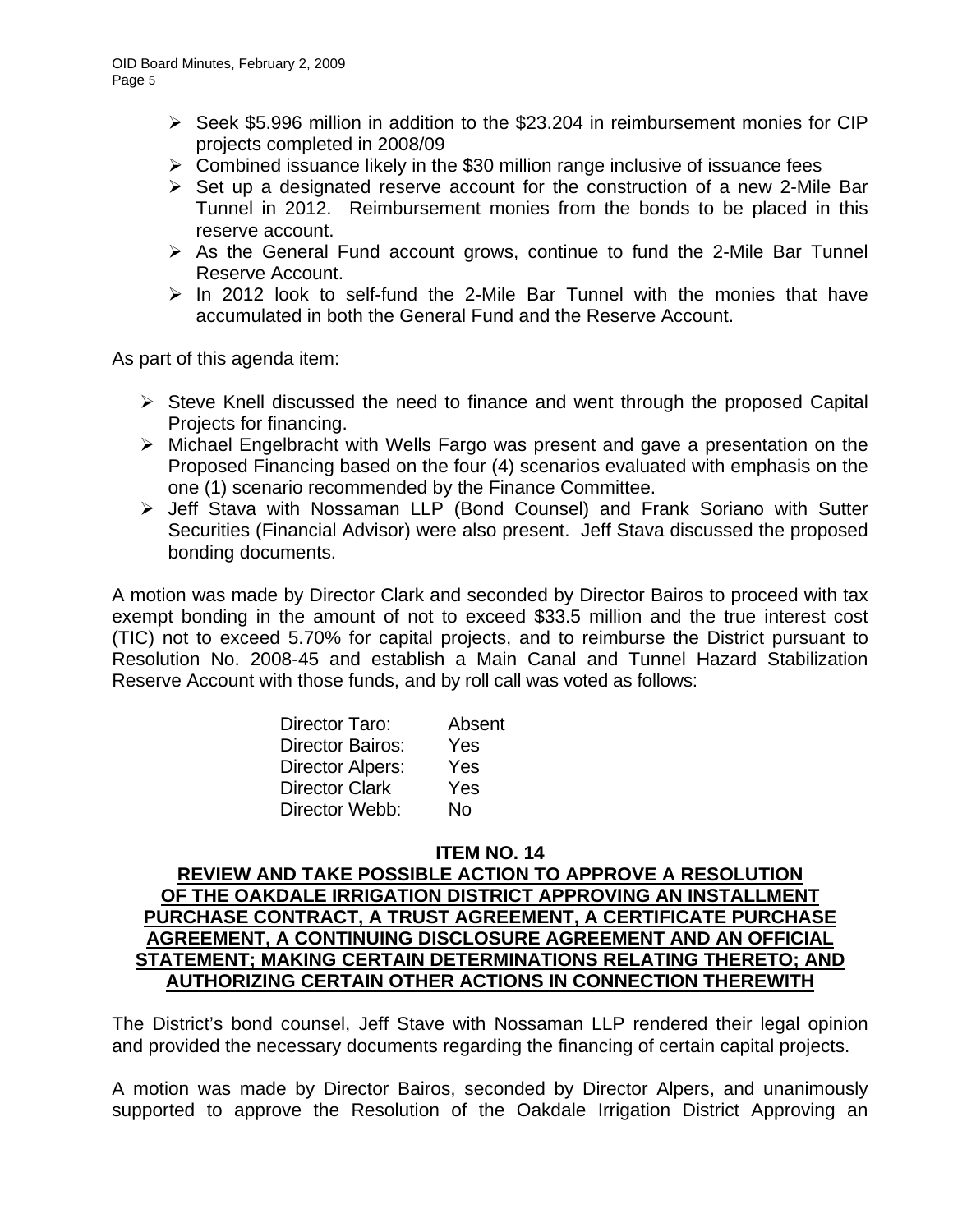Installment Purchase Contract, a Trust Agreement, a Certificate Purchase Agreement, a Continuing Disclosure Agreement and an Official Statement, Making Certain Determinations Relation Thereto; and Authorizing Certain other Action in connection Therewith.

At 10:23 a.m. the Oakdale Irrigation District Special Board Meeting Adjourned to the Oakdale Irrigation District Finance Corporation Meeting.

At 10:34 a.m. the Oakdale Irrigation District Special Board Meeting was called back in session.

### **ITEM NO. 15 REVIEW AND TAKE POSSIBLE ACTION TO AUTHORIZE A BUDGET AMENDMENT FOR THE EMERGENCY REPLACEMENT OF A PORTION OF THE BRADY PIPELINE AND BRADY EXTENSION PIPELINE AND TO AUTHORIZE THE GENERAL MANAGER TO EXECUTE ANY AND ALL CONTRACTS FOR THE PROJECT(APN: 062-004-029 – JOHN P. BRICHETTO)**

On January 27, 2009 the Water Committee and members of Staff met with Mr. John Brichetto to discuss the need to replace approximately 3,100 linear feet of the Brady Pipeline and Brady Extension Pipeline.

After a brief discussion concerning the history of the facility (please refer to the attached documentation for clarification purposes) and the necessity surrounding it's replacement, it was recommended by the Water Committee that Oakdale Irrigation District (OID) move forward with replacement of the pipeline on the condition that Mr. Brichetto provide OID with a standard thirty (30) foot Grant of Easement for the Brady Pipeline and the Brady Extension Pipeline. Staff and members of the Water Committee were present to provide further clarification and answer any questions.

A motion was made by Director Webb and was seconded by Director Bairos to authorize a budget amendment for the emergency replacement of a portion of the Brady Pipeline and Brady Extension Pipeline and to authorize the General Manager to execute any and all contracts for the project (APN: 062-004-029 – John P. Brichetto), and was voted as follows:

| Ayes:   | Directors, Webb, Alpers, Bairos |
|---------|---------------------------------|
| Noes:   | <b>Director Clark</b>           |
| Absent: | Director Taro                   |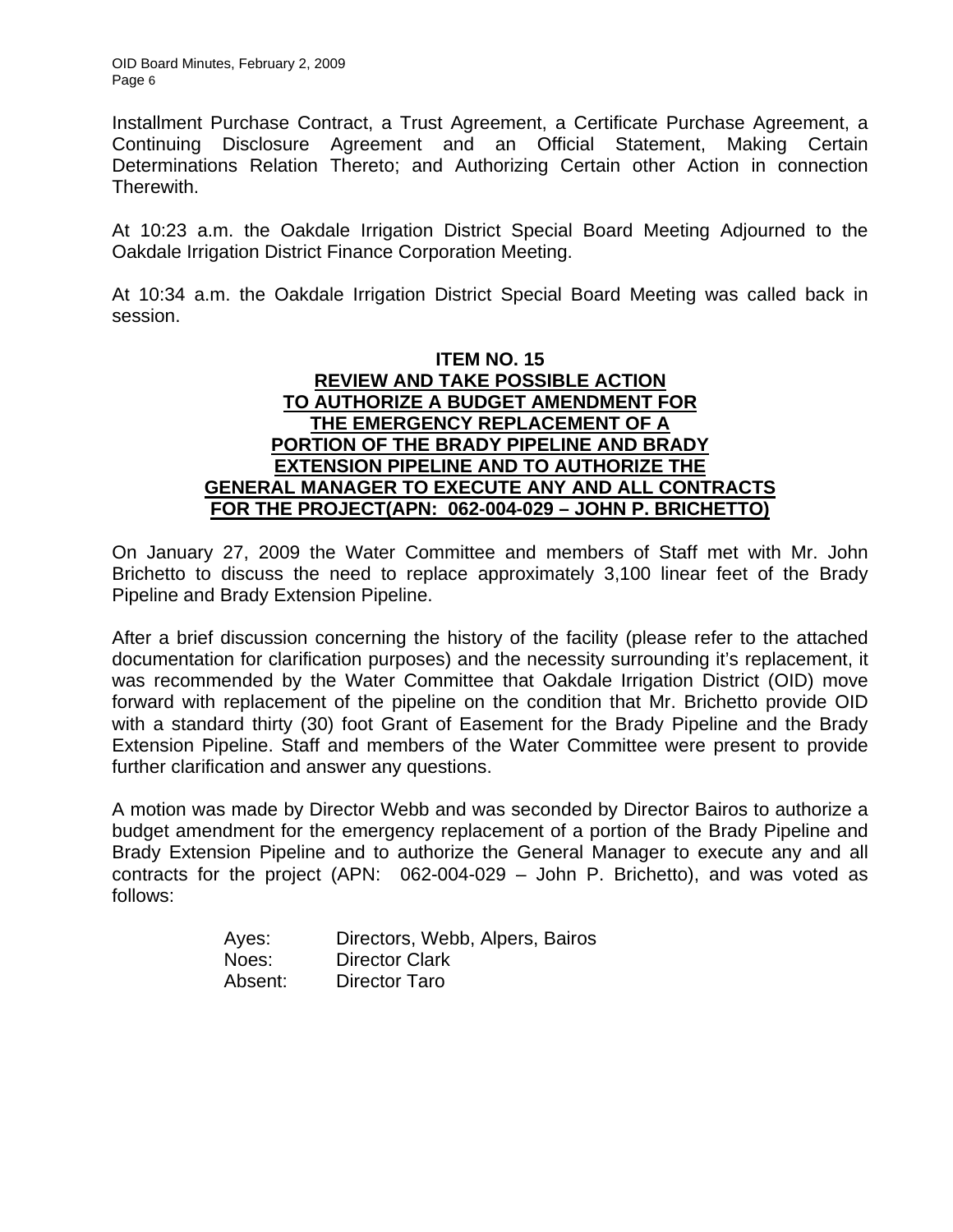### **ITEM NO. 16 REVIEW AND TAKE POSSIBLE ACTION TO SHARE FIFTY PERCENT IN THE RECRUITMENT COSTS TO REPLACE THE RETIRING GENERAL MANAGER AT TRI-DAM WITH SOUTH SAN JOAQUIN IRRIGATION DISTRICT**

The final version of the GM job description that was included in the SSJID Board agenda packet was included in this agenda item. Don Thornburg, HR Manager at SSJID, has estimated the expenses to fill this vacancy at about \$12,000. The timeline anticipates the new GM starting work on June 28<sup>th</sup>. This will provide for a 30 day transition period which my or may not be necessary but the time has been built into the schedule.

The process has begun and Management requests that the Board authorize a 50% sharing of the final costs of this recruitment with SSJID.

A motion was made by Director Webb, seconded by Director Clark, and unanimously supported to share fifty percent (50%) in the recruitment costs to replace the retiring General Manager at Tri-Dam with South San Joaquin Irrigation District.

## **ITEM NO. 17 REVIEW AND TAKE POSSIBLE ACTION ON STEP 4 DISCIPLINARY ACTION AGAINST OID EMPLOYEE ED PEREZ**

OID Disciplinary Policy is a 4 Step process. If an employee grievance is not resolved in Steps 1-3, the matter is referred to the Board of Directors (Step 4). Under the Brown Act, the employee has the choice of having this matter held in open or closed session. With counsel from OE3 Business Representative Patrick Thistle, Mr. Perez has chosen to have his Written Discipline held in Open Session.

The Board will find a copy of MOU section 6.1.4 outlining the procedures for this Step 4 hearing. In short;

- $\triangleright$  OID Management will make its presentation on the actions taken against Mr. Perez and why they were done, and their justifications. The Board may ask questions.
- ¾ OE3 or Mr. Perez will explain the written rule or policy alleged to have been violated, misinterpreted or misapplied by OID and any facts known at the time to the employee to support his position. The Board may ask questions.
- $\triangleright$  This is an oral argument hearing. Their will be no dialogue between OID Management and OE3 or Mr. Perez.
- $\triangleright$  The Board will take the testimony heard and render a decision to both parties in 20 working days.

General Manager Steve Knell, Patrick Thistle, OE3 Business Representative, and Ed Perez were present at the hearing. This matter will be placed on the Agenda for the next regularly scheduled Board Meeting as a Closed Session item for the Board to render its decision.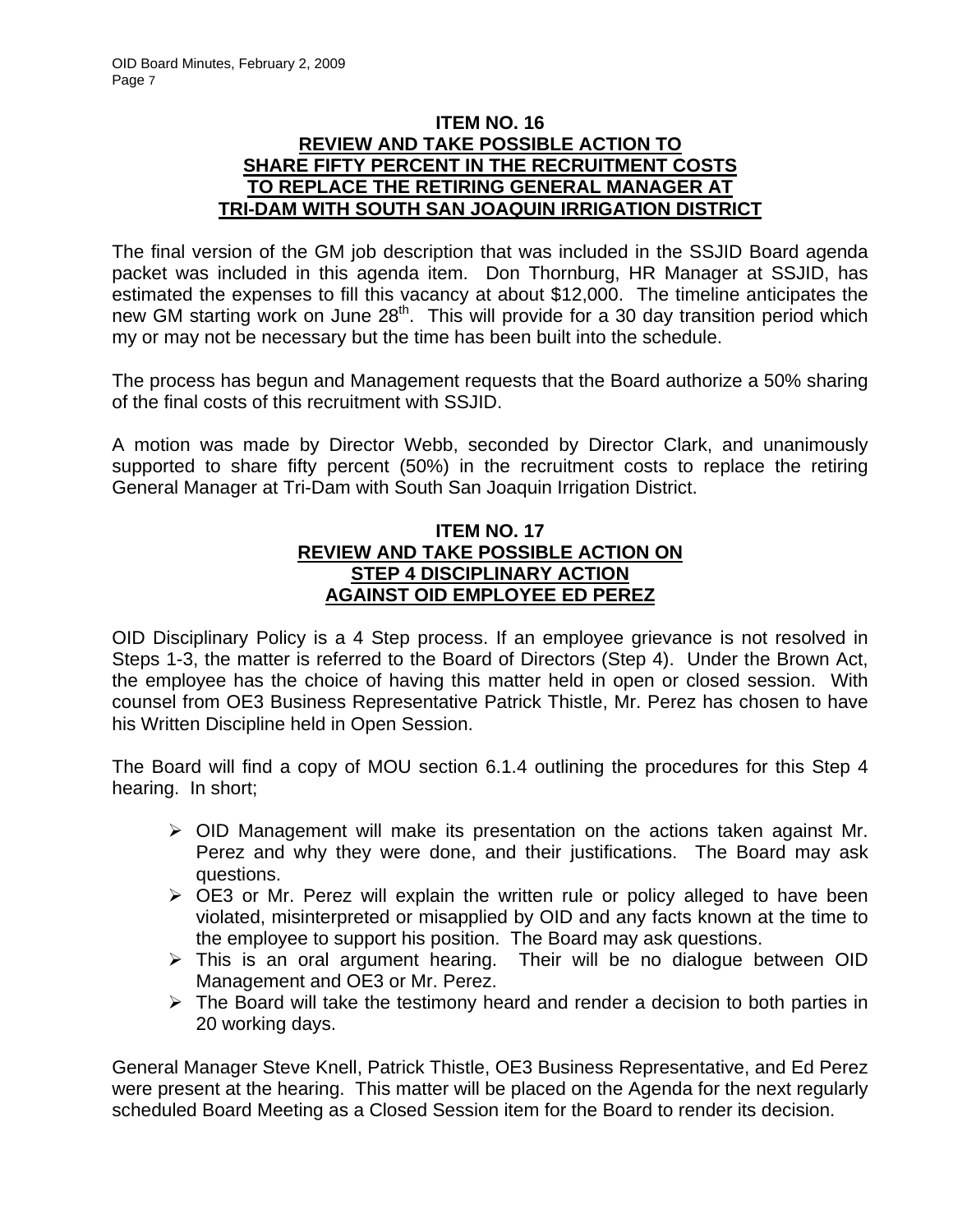## **COMMUNICATIONS ITEM NO. 18**

# **A. GENERAL MANAGERS REPORT**

## **Safety Activities**

- 1. 19 days without a lost time injury accident.
- 2. Competent Person training for excavations scheduled for February.

## **Administration Activities**

- 1. Bond financing meetings and Finance Committee meetings.
- 2. SJRG Meeting points;
- 3. California Irrigation Institute Conference February 3<sup>rd</sup> and 4<sup>th</sup>.
- 4. Labor/Management meeting held on the  $16<sup>th</sup>$ . Will be setting up an Insurance presentation for Personnel Committee to go over the upcoming changes for 2009.
- 5. Tri Dam Committee meeting on filling anticipated GM vacancy. Worked on job description with SSJID General Manager and their Personnel Manager with input from Steve Felte. To be included for approval at OID BOD meeting February  $17<sup>th</sup>$ .
- 6. Steve Fields had water back January 22<sup>nd</sup>. Still making noise.
- 7. Attended Oakdale's State of the City Address given by Mayor Ferrell Jackson
- 8. Met with Joe Da Silva on issues at his ranch/dairy
- 9. Attended a Labor Law Seminar with Kathy Cook in Sacramento
- 10. Lori Fitzwater Presley coordinating 100<sup>th</sup> Celebration activities with Vern Crow and Tom Laidlaw
- 11. Lori looking into Team Building training costs for employees and management
- 12. OID passed its California DOT inspection by the Highway Patrol with flying colors. Thanks to Doug Wey and Lori for their excellent record keeping.

# **Contract and Special Project Activities**

- 1. Cape Horn Tunnel Drill Tech completed the contract work on January 20, 2009 and completed the demobilization of the site on January 27, 2009. The project is forecasted to complete approximately \$550K under budget.
- 2. Little John Creek Dam Project Teichert Construction completed all contract work on January 30, 2009. Final work will be completed by Sierra Controls for the SCADA system and PG&E for the power installation. Both are schedule to be completed on or before Friday, March 6, 2009.
- 3. Riverbank/South Main Sierra Mountain completed concrete pours, backfilling and Shotcrete. Fencing is to be completed by February  $6<sup>th</sup>$  with Punch List items to be completed by February 10<sup>th</sup>.
- 4. Fairbanks/Cometa Control Structure Rehabilitation Teichert Construction completed the Diversion Structures, Rip Rap installation, pipe installation and canal shaping. The C-10 gates and miscellaneous metals will be completed on February 4, 2009. The coffer dam removal and the concrete lining upstream of the control structure will remain until the Rubicon frame installation has been completed to protect the work downstream at the SSJID canal. The coffer dam and remaining work will be completed on February 6, 2009.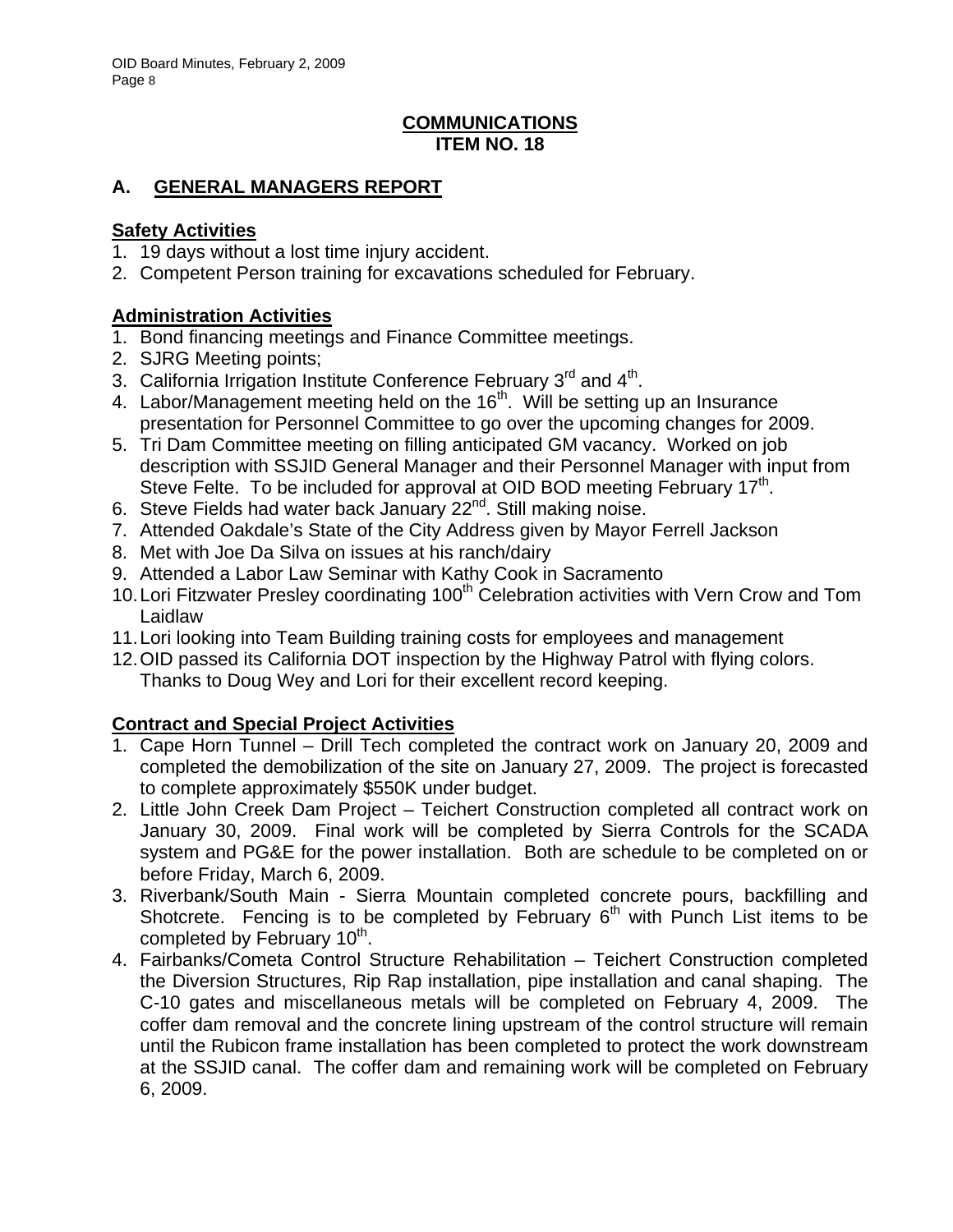- 5. Fairbanks/SSJID Main Preston Pipeline completed the RCP installation and backfilling over the new culvert. Banks are being compacted and shaped for Shotcrete to start on February 4, 2009. The Upstream Headwall has been formed and will be poured on February 3, 2009. The control structures will be backfilled once the turnout and spill piping has been completed. The project is still on schedule to be completed on February 24, 2009.
- 6. The USFWS requested study for the California Tiger Salamander at the upstream portal of the Cape Horn Tunnel has been completed with the monitoring site demolished on January 30, 2009. Bumgardner Biological Services will provide the necessary report to USFWS by February 20, 2009.
- 7. Contract Administration activities on issued contracts to be renewed and/or issued, Work Releases and Change Orders for all contracts.
- 8. Project coordination with Engineering Consultants.
- 9. Construction Management and Contracts Administration manuals being developed

## **Construction & Maintenance Activities**

- 1. Review of Job Set Up Forms
- 2. Review of Request For Work Approvals
- 3. On-going review for potential dirt sites
- 4. Various Landowner meetings
- 5. Assisting Engineering Department on upcoming Capital Projects.
- 6. Posted out of house for the Auto-Shop Chief Position, currently reviewing applications.
- 7. A-Z Bus Sales completed the installation of the emissions particulate filter on the Kobelco 210 excavator.
- 8. Working on a District Drain Cleaning Program.

## **Engineering Activities**

- 1. Ongoing Suspense Forms.
- 2. Board Agenda Report preparation.
- 3. Working with various Irrigation Design Companies on new turnout designs for construction this winter.
- 4. Engineering Department Staff assisting Mr. Jernigan with construction inspection activities on this winters contracted projects.
- 5. Design underway for 2009/2010 Capital Projects.
- 6. Design for the North Side Reservoir is underway and several meetings have been held between the Water Operations Department, Engineering Department and P&P to discuss design related issues. Moving forward with stipulation to presence, developing mitigation plan, addressing LEDPA issues and draft BO for submission to USACOE and USFWS.
- 7. Conde's CEQA package is complete. Waiting for compliance with two (2) outstanding conditions of approval. The Engineering Department has been told that the new C-10 Canal gate has been modified to be in accordance with District Standards and STANCO is pursuing the necessary permit compliance issues with the Conde's. If compliance to the two (2) outstanding conditions has not been achieved by 2/11/09, a Board Agenda Report will be prepared for the 2/17/09 Board meeting asking the Board to reconsider the Conde's annexation.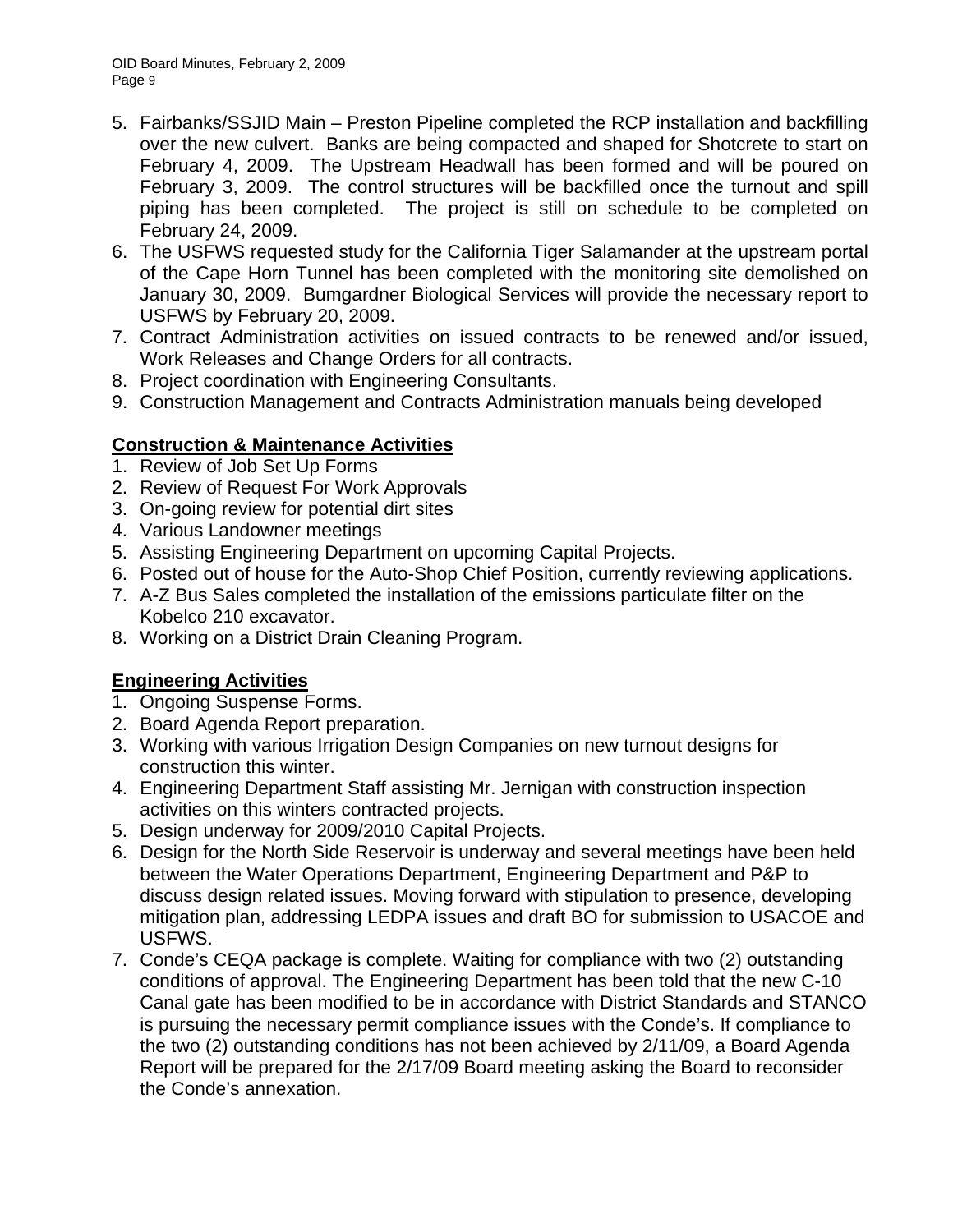- 8. Working with Support Services and Landowner as it pertains to replacement of the Brady Pipeline.
- 9. Water Committee Meeting on 1/27/09 to discuss seven (7) different issues.
- 10. Working on Goad Construction Issues with Jason Jones, Support Services Manager and G&K as it pertains to recording the Lot Line Adjustment.
- 11. Mr. Thorburn attended the USBR Canal Automation short course in Denver Colorado last week.
- 12. Preparing Purchase Agreement for new deep well site (Furtado).

# **Water Operations Activities**

- 1. Water Utilities
	- 1. ID 22 Nothing to Report
	- 2. ID 41 Nothing to Report
	- 3. ID 42 Nothing to Report
	- 4. ID 45 & 49 Nothing to Report
	- 5. ID 46 Pooley Lot Split Committee Meeting scheduled for Feb. 24
	- 6. ID 51 Nothing to Report
	- 7. ID 52 Committee Meeting held on Jan. 28 to discuss the fate of the former well sites
	- 8. RWS Completed the installation of a new Air Charger on Hunter Ranch Storage Tank
- 2. Assisting Engineering Department with design operability of 2009 Capital Projects
- 3. Preparing various scopes of work for SCADA contracts
- 4. February Snow Survey results will be available at the Feb. 17<sup>th</sup> Board meeting
- 5. Monitoring State Water Conditions
- 6. Preparing Modernization Paper for USCID Reno Conference
- 7. Drafting Fringe Service Policy
- 8. Processing various Land Reclassifications and Reconnects for the 2009 irrigation season
- 9. Water Users mailer to be sent out on Feb 4 addressing forecasted water conditions and water conservation responsibilities.

## **Finance and Accounting Activities**

- 1. Prepared Engineering Costs/Obligations Summary
- 2. Rural Water billing notices in January: 79-late payment notices, 11-15 day shut-off notices, and 5-48 hour shut-off notices
- 3. Preparation and review of bond documents and financing scenarios. Bond financing meetings and Finance Committee Meetings
- 4. Continue to prepare for year-end 2008 closing journal entries.
- 5. Preparation for Richardson and Company request for documents and information.
- 6. Continue to review contract payments in accordance with contract documents.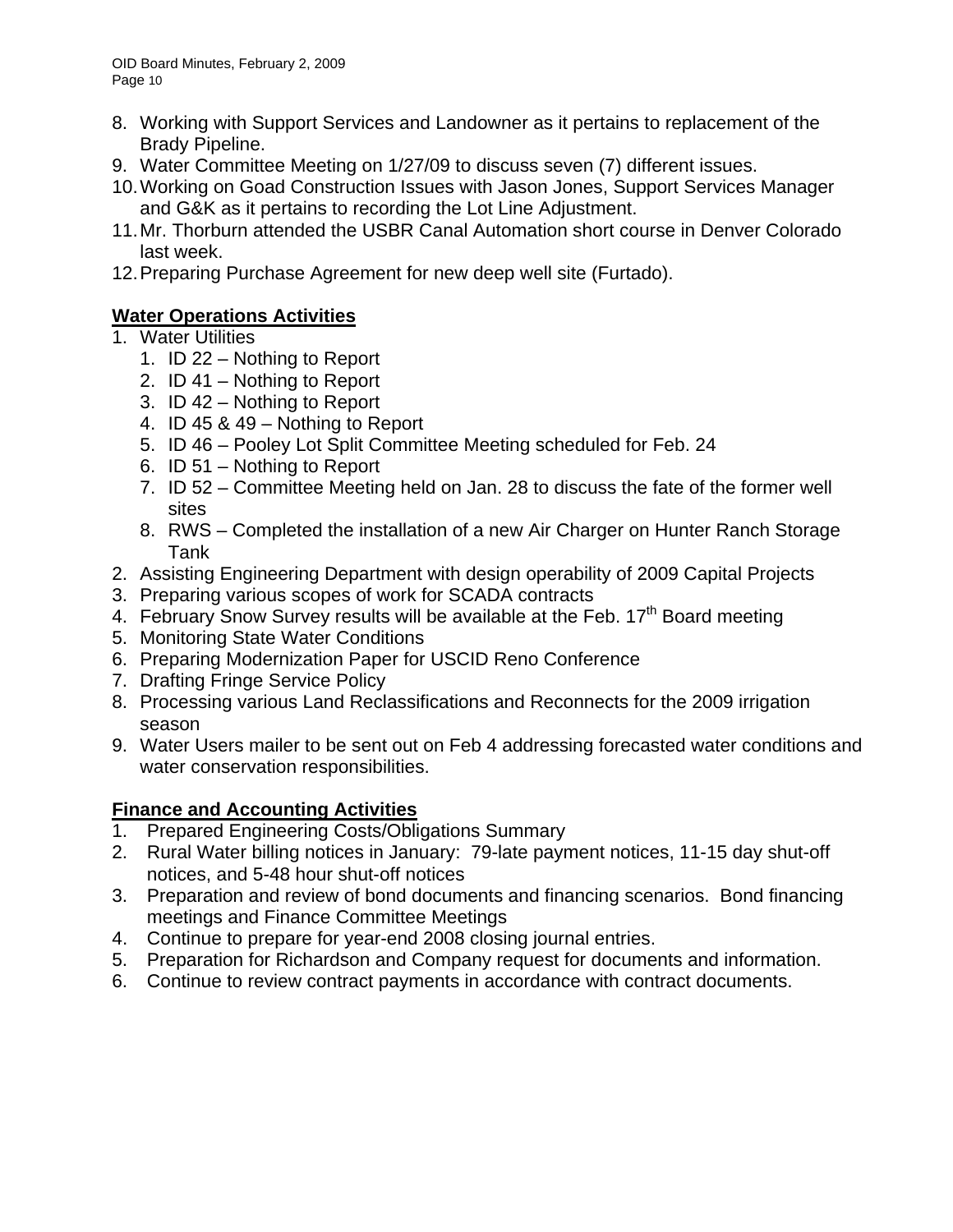## **B. COMMITTEE REPORTS**

#### Finance Committee Meeting, January 23, 2009 ¾ Potential Tax Exempt Bond Issuance

This item was previously addressed on the Agenda.

#### Water/Engineering Committee Meeting, January 27, 2009

- $\triangleright$  Kistler Land Reclassification
- $\triangleright$  Loren Reid Land Reclassification
- ¾ John Brichetto Land Reclassification (Heath Ranch)
- ¾ John Brichetto Re-Connection of Brady Pipeline
- ¾ Dry Creek Lateral Encroachments
- ¾ Jerry Bray Flooding Damages (APN: 014-009-010)
- $\triangleright$  Water Distribution Rotation Sheet Analysis

Director Webb stated that the Water/Engineering Committee discussed the fact that several parcels are requesting a land reclassification from pasture to trees with a portion of the parcel lying within the district boundaries and a portion of the parcel lying outside of district boundaries. He stated that the Board will place this issue on the next agenda as a discussion item to determine how to proceed with these parcels.

#### Planning and Public Relations Committee Meeting

¾ City of Oakdale and OID Discussion on Mutual Benefit Projects

Director Clark stated that the Planning and Public Relations Committee met with the Fire Chief and the City Manager of Oakdale to see if there are any mutual benefits projects that District can assist them with. They are going to schedule another meeting in March to discuss this matter further.

### **C. DIRECTORS' COMMENTS/SUGGESTIONS**

#### Director Webb

Director Webb thanked staff and the Finance Committee for a job well done on the bonding matter.

#### Director Clark

Director Clark stated that he hoped that the District continued to make a concerted effort to prepare for a drought and continue to work with the farmers who have deep well pumps and encourage them to use their pumps. He stated that we need to use all of the resources that we have available to make sure that the shortage, if it does occur, is easier.

#### Director Alpers

Director Alpers stated that he was approached by an individual with pasture that wants to convert to a drip system and asked if the District would waive his water charges while he is putting in his trees. He asked that this matter be placed on the agenda for discussion at next Board Meeting.